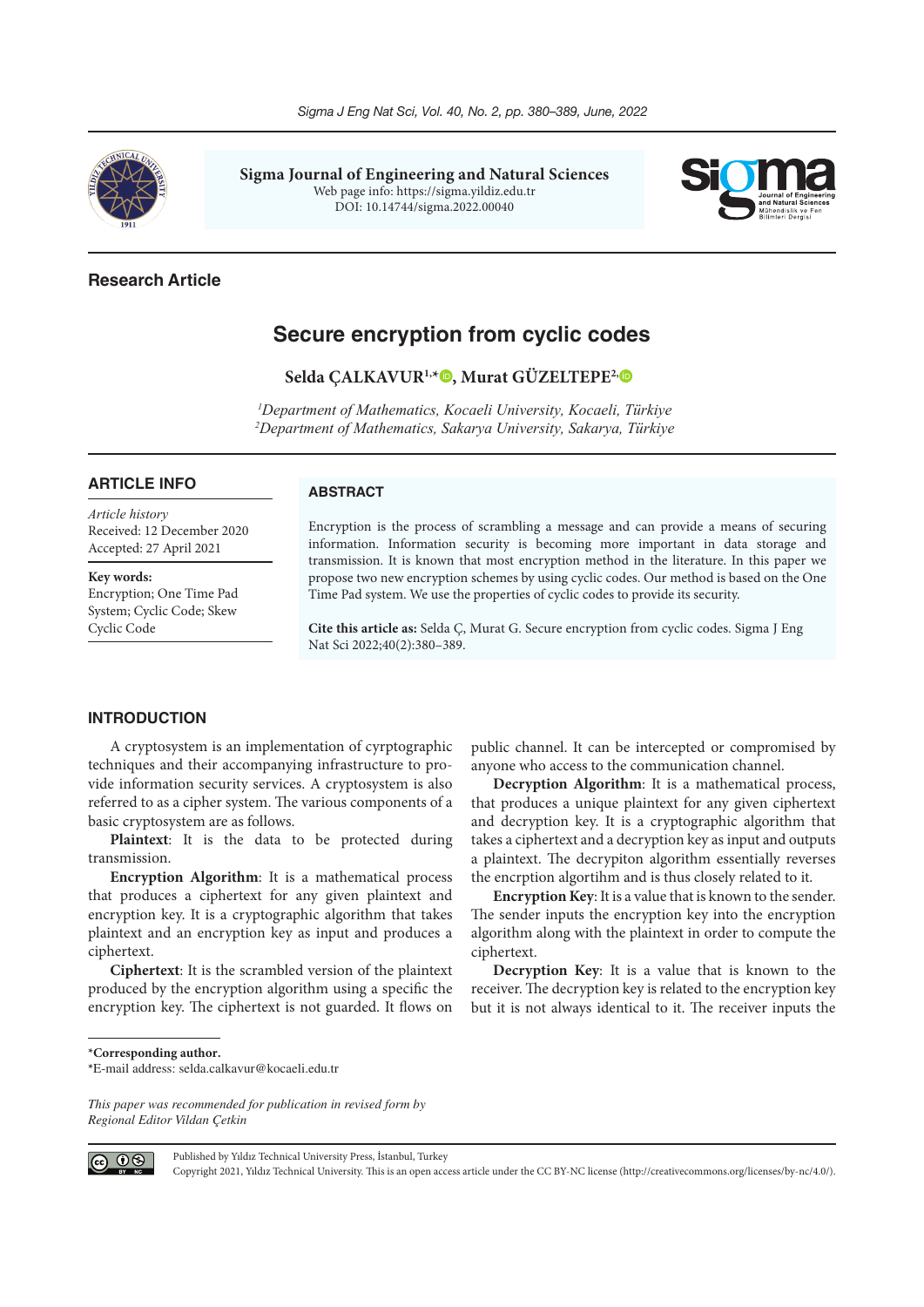decryption key into the decryption algorithm along with the ciphertext in order to compute the plaintext.

For a given cryptosystem, a collection of all possible decryption keys is called a key space. An attacker is an unauthorized entity who attempts to determine the plaintext. He can see the ciphertext and may know the decryption algorithm. However, he must never know the decryption key.

In 1978, McEliece [21] proposed the first code-based cryptosystem. This system is a general encryption setting for coding theory. McEliece cryptosystem is based on family of Goppa codes (Reed-Solomon codes, Reed-Muller codes) [19, 5]. MDPC cryptosystem [17] of the NTRU cryptosystem [12] was proposed recently. This system is interested the problem by using a hidden code structure which is significantly weaker than that of previously used algebraic codes like Goppa codes. Then a new cryptosystem [9] was proposed.

Alekhnovich introduced an efficient approach based on the random codes [3]. In this system the secret key is a random error vector.

Ajtai-Dwork cryptosystem [2] is based on solving hard lattice problems. This system is also inspired by Regev [24].

The systems based on the Learning Parity with Noise (LPN) has been proposed by exploiting the analogy with LWE [8, 15]. The LPN problem is the problem of decoding random linear codes of fixed dimension and unspecified length over a binary symmetric channel.

Cyclic codes form an important class of linear codes by means of error correcting. They have a very interesting algebraic structure. Furthermore, many important codes, such as binary Hamming codes, Golay codes and BCH codes are equivalent to cyclic codes. Binary cyclic codes were first introduced by Prange [22] in 1957, and have been the topic of hundreds of papers since. However, constacyclic code plays an important role in the error-correcting codes. Boucher et al. [11] explained the cyclic code over a noncommutative ring is called the skew polynomial ring  $\mathbb{F}[x;\theta]$ , where  $\mathbb F$  is a finite field and  $\theta$  is an automorphism over  $\mathbb F$ . Skew cyclic codes were studied by Boucher et al. [11] and Boucher-Ulmer [6]. Abualrub et al. [1] also studied skew cyclic codes over ring also studied skew cyclic codes over ring  $\mathbb{F}_2 + v \mathbb{F}_2$ , where  $v^2 = v$ . Skew cyclic codes over  $\mathbb{F}_p + v \mathbb{F}_p$ were introduced by Gao [10]. Yao et al. [25] presented skew cyclic codes over ring  $R = \mathbb{F}_q + u\mathbb{F}_q + v\mathbb{F}_q + uv\mathbb{F}_q$ , where  $u^2$  $= u, v^2 = v, uv = vu, \text{ and } q = p^m. \text{ Islam et al. [14] exam$ ined skew constacyclic codes over finite non-chain ring  $R = \mathbb{F}_{p}^{m} + u \mathbb{F}_{p}^{m} + v \mathbb{F}_{p}^{m}$ , where *p* is an odd prime and  $u^{2} = u$ ,  $v^{2}$  $= v$ ,  $uv = vu = 0$ . Dertli et al. [7] studied codes over the ring  $R = \mathbb{F}_2 + u \mathbb{F}_2 + v \mathbb{F}_2, u^2 = 0, v^2 = v, uv = vu = 0.$ 

In [4], it is presented a new efficient encryption from random Quasi-cyclic codes.

In this paper, we propose a secure cryptosystem based *i* on the cyclic codes. It is inspired by the One Time Pad cryp- $\alpha_{n-1}$ tosystem. We examine the security of new system, consider the possible attacks. *a*  $a_{n-1}x^{n-1} \in \mathbb{F}_q[x]$ .<br> *d* by the One Time Red gryp

The rest of the paper is organized as follows. Section II gives necessary background on coding theory and cryptography. Section III describes the cryptosystem, compares to the other systems. Section IV analyzes its security and explains the possible attacks. Section V collects concluding remarks.

# **Our Contributions**

We propose two new encryption schemes by using cyclic codes. We are inspired by the One Time Pad cryptosystem. The One Time Pad is an encryption technique that cannot be cracked. So we provide an efficient approach for the cryptosystems. Our analysis allows us to work on cyclic codes. Any cyclic shift of a codeword consists of the key and this key has been used only once. However, the ciphertext can be obtained several times. This is an advantage for a cryptosystem. Because it is got many meaningful message and obtained them by different keys. This means it is very difficult to guess the key. Thus, when compared to the other cryptosystem [4, 21], our technique ensures the higher security.

### **PRELIMINARIES**

# **Cyclic Codes**

Among the first codes used practically were the cyclic codes which were generated using shift registers. It was noticed by Prange that the class of cyclic codes has a rich algebraic structure, the first indication that algebra would be a valuable tool in the code design. Moreover, many important codes, such as binary Hamming codes, Golay codes and BCH codes are equivalent to cyclic codes.

**Definition 1** [13] Denote a prime number by *p*, a finite field by  $\mathbb{F}_p$ . A linear code *C* of length *n* over  $\mathbb{F}_p$  is a subspace of  $\mathbb{F}_p^n$ .

- **Definition 2** [13] A code C is cyclic if
- i. *C* is a linear code and
- ii. any cyclic shift of a codeword is also a codeword, whenever  $(a_0 a_1 ... a_{n-1})$  is in *C*, then so is  $(a_{n-1} a_0 a_1 ... a_n)$ *a*<sub>*n*−2</sub>).

# **Example**

- i) The binary code {000,101,011,110} is cyclic.
- ii)The binary linear code {0000,1001,0110,1111} is not cyclic but it is equivalent to a cyclic code; interchanging the third and fourth coordinates gives the cyclic code {0000, 1001, 0110, 1111}.

**Basics** It is convenient to think of cyclic codes as consisting of polynomials as well as codewords. With every word  $a = (a_0, a_1, ..., a_i, ..., a_{n-2}, a_{n-1}) \in \mathbb{F}_q^n$  we associate the polynomial of degree less than *n*  $a(x) = a_0 + a_1x + ... + a_ix^i + ...$ 

If  $c$  is a codeword of the code  $C$ , then we call  $c(x)$  the associated code polynomial.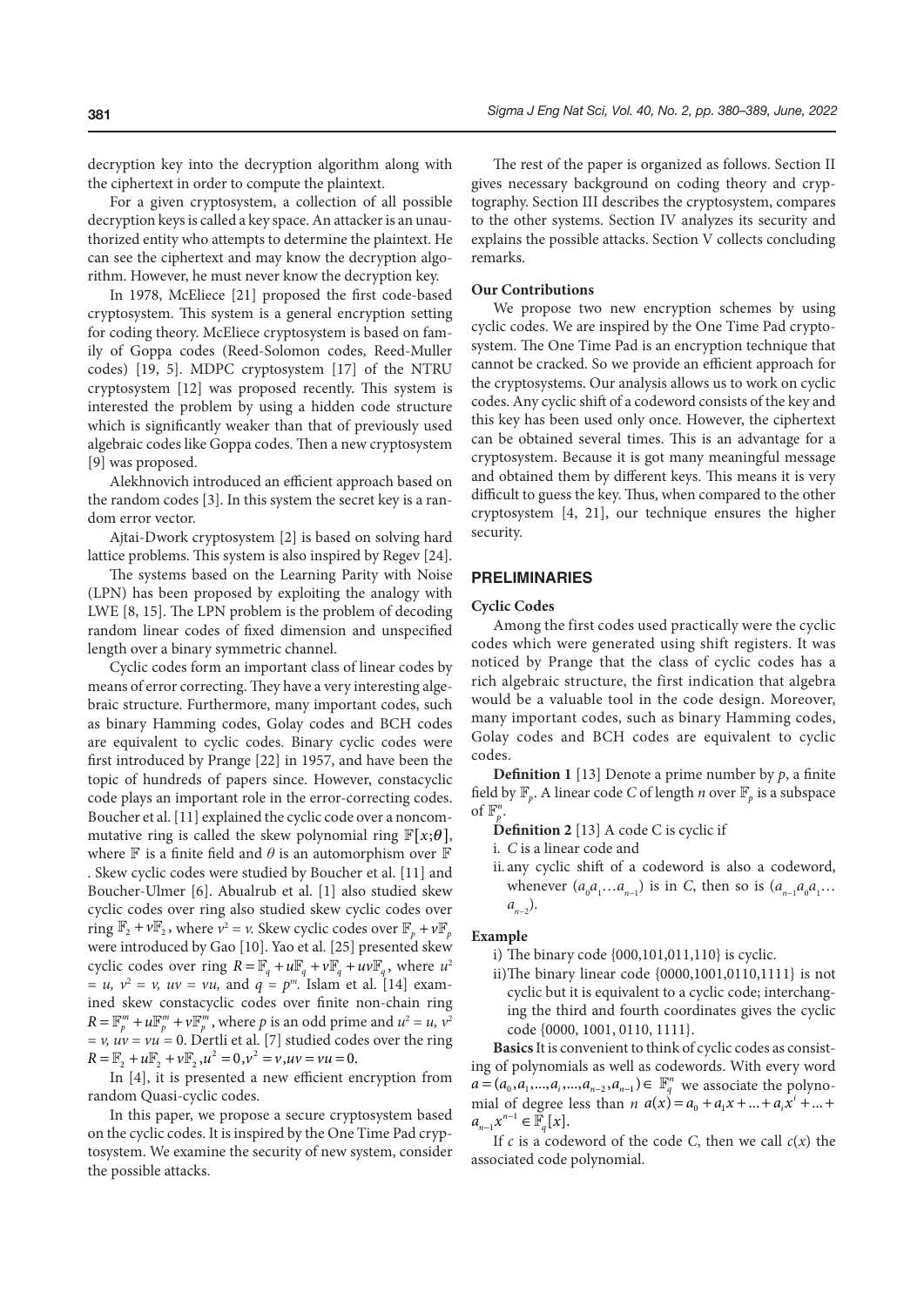With this convention, the shifted codeword *c'* has associated code polynomial  $c'(x) = c_{n-1} + c_0 x + c_1 x^2 + ... + c_i x^{i+1}$   $x^n - 1$  to be  $+ ... + c_{n-2}x^{n-1}$ . Thus *c*'(*x*) is almost equal to the product polynomial  $xc(x)$ . More precisely,  $c'(x) = xc(x) - c_{n-1}(x^n - 1)$ .

> Therefore  $c'(x)$  has also degree less than *n* is equal to the remainder when  $xc(x)$  is divided by  $x^n-1$ . In particular  $c'(x) = xc(x)$  (*mod*  $x^n - 1$ ).

> That is  $c'(x)$  and  $xc(x)$  are equal in the ring of polynomials  $\mathbb{F}[x]$  (*mod*  $x^n - 1$ ), where the arithmetic is done modulo the polynomial  $x<sup>n</sup>−1$ .

> If  $c(x)$  is the code polynomial associated with some codeword *c* of *C,* then we will allow ourselves to abuse notation by writing  $c(x) \in C$ .

> If  $f(x)$  is any polynomial of  $\mathbb{F}[x]$  whose remainder, upon division by *xn* −1, belongs to *C*, then we may write *f*(*x*)∈ *C* (*mod*  $x<sup>n</sup>$  –1).

The cyclic code *C* has the pleasing polynomial form *c*(*x*)∈ *C*(*mod x<sup>n</sup>* −1) if and only if *xc*(*x*)∈ *C*(*mod x<sup>n</sup>* −1). Since additional shifts do not take us out of the cyclic code *C*, we have  $x^i c(x) \in C \pmod{x^n - 1}$  and indeed  $\sum_{i=0} a_i x^i c(x) \in \begin{cases} \n\text{for } i \text{ and } i \text{ and } i \text{ and } i \text{ are } i \text{ and } i \text{ and } i \text{ are } i \text{ and } i \text{ and } i \text{ are } i \text{ and } i \text{ are } i \text{ and } i \text{ and } i \text{ are } i \text{ and } i \text{ are } i \text{ and } i \text{ are } i \text{ and } i \text{ are } i \text{ and } i \text{ are } i \text{ and } i \$  $\sum_{i=1}^d x^i c(x) = g_0 h_0 =$  $\sum_{i=0} a_i x^i c(x) \in \int_{\ln \text{pa}}^{\infty} \int_{\ln \text{pa}}^{\infty}$  $C(mod x<sup>n</sup> - 1).$ 

That is for every polynomial  $a(x) = \sum_{i=0} a_i x^i c(x) \in \mathbb{F}[x]$  $d(x) = \sum_{i=1}^{d} a_i x^{i} c(x) \in \mathbb{F}[x],$  $\sum_{i=0} a_i x^i c(x) \in \mathbb{F}$ the product  $a(x)c(x)$  still belongs to *C*.

**Definition 3** [17] Let *C* be a linear code over  $\mathbb{F}_{\alpha}$ . The code *C* is cyclic if  $(a_{n-1}, a_0, \ldots, a_{n-2}) \in C$  while  $(a_0, \ldots, a_{n-1}) \in C$ .

The following statement is used to convert the structure of cyclic codes into an algebraic one.

 $\Phi: \mathbb{F}_p^n \to \mathbb{F}_p[x]/(x^n-1),$ 

 $(a_0 a_1 ... a_{n-1}) a \rightarrow a_0 + a_1 x + ... + a_{n-1} x^{n-1}$ , where the set of polynomials in *x* with coefficients in  $\mathbb{F}_p$  is denoted by  $\mathbb{F}_{p}[x]$ .

It is known that  $\mathbb{F}_p[x]/(x^n-1)$  is a ring for  $n\neq 1$ .

**Theorem 1** Let Ф be the linear map defined as above. The code *C* of length *n* over  $\mathbb{F}_p$  is a cyclic code if and only if  $\Phi(C)$  is an ideal of  $\mathbb{F}_p[x]/(x^{n^2}-1)$  [17].

There is one-to-one correspondence between the cyclic codes in  $\mathbb{F}_p^n$  and ideals of the ring  $\mathbb{F}_p[x]/(x^n-1)$ .

 $x^n-1$ . In this case, the code *C* can be expressed as follows.  $= (10) [23]$ . Let  $C = \langle g(x) \rangle$  be a cyclic code of length *n* over  $\mathbb{F}_n$ where  $g(x) = g_0 + g_1(x) + ... + L + ... + g_r x^r$  and  $g(x)$  divides

 $C = \{a_i(x)g(x) : a_i(x) \in (\mathbb{F}_p)[x]/(x^n-1), deg(a_i(x)) < n-r\},\$ where  $i = p^{n-i}$ 

**Theorem 2** Let  $C \neq \{0\}$  be a cyclic code of length *n* over  $\mathbb{F}_p$ .

i) Let  $g(x)$  be a monic code polynomial of minimal degree in *C*. Then  $g(x)$  is uniquely determined in *C* and  $C = \{q(x)g(x) | q(x) \in \mathbb{F}[x]\}$ , where  $r = deg(g(x))$ . In particular *C* has dimension *n*−*r*.

ii)The polynomial  $g(x)$  divides  $x^n$ −1 in  $\mathbb{F}[x]$  [13].

The polynomial  $g(x)$  is called the generator polynomial for the code *C*. The polynomial  $h(x) \in \mathbb{F}[x]$  determined by  $g(x)h(x) = x^{n} - 1$  is the check polynomial of *C*.

Under some circumstances it is convenient to consider *x<sup>n</sup>*−1 to be the generator polynomial of the cyclic code 0 of length *n*. Then by Theorem 1, there is one-to-one correspondence between cyclic codes of length *n* and monic divisors of  $x^n-1$  in  $\mathbb{F}[x]$ .

If we are in possession of a generator polynomial  $g(x) = \sum_{j=0} g_j x_j$  $f(x) = \sum_{i=1}^{r} g_i x^j$  $\sum_{j=0}$   $g_j x^j$  for the cyclic code *C*, then we can easily construct a generator matrix for *C*. Consider

$$
G = \begin{pmatrix} g_0 & g_1 & \dots & g_{r-1} & g_r & 0 & 0 & \dots & 0 \\ 0 & g_0 & g_1 & \dots & g_{r-1} & g_r & 0 & \dots & 0 \\ \vdots & \vdots & \vdots & \vdots & \vdots & \vdots & \vdots & \vdots & \vdots \\ 0 & 0 & \dots & 0 & g_0 & g_1 & \dots & g_{r-1} & g_r \end{pmatrix}.
$$

The matrix *G* has *n* columns and  $k = n-r$  rows; so the first row, row  $g_0$ , finishes with a string of 0's of length  $k-1$ *.* Each successive row is the cyclic shift of the previous row:  $g_i = g'_i - 1$ , for  $i = 1,...,k-1$  As  $g(x)h(x) = x^n - 1$ , we have  $g_0 h_0 = g(0)h(0) = 0^n - 1 \neq 0.$ 

 $f(x) \in$  In particular  $g_0 \neq 0$  (and  $h_0 \neq 0$ ). Therefore *G* is in echelon form. In particular the  $k = dim(C)$  rows of *G* are linearly independent. Clearly the rows of *G* belong to *C,* so *G* is a generator matrix for *C.*

# **B. Linear Codes Over**  $\mathbb{F}_2 + \nu \mathbb{F}_2$

Consider a commutative ring *R* as  $\mathbb{F}_2 + v\mathbb{F}_2 = \{0, 1, v, 1 + v\},\$ where  $v^2 = v$ . *R* is also the quotient ring  $\mathbb{F}_2[v]/(v^2 + v)$ . *R* is a semilocal ring and has two maximal ideals given by <*v*> and <1+*v*>. A linear code *C* of length *n* over *R* is a *R*− submodule of  $R<sup>n</sup>$ . Every element in  $R$  can be written as  $c = a +$ *bv*, where  $a, b \in \mathbb{F}$ . The Lee weights of  $0, 1, v, 1 + v \in R$  are as follows.

 $W_l(0) = 0$ ,  $W_l(1) = 1$ ,  $W_l(\nu) = 2$ ,  $W_l(1 + \nu) = 1$ .

It is clear that  $\psi$  is a bijection.

**Definition 4** Let  $\mathbb{F}_q$  be a finite field with *q* elements, where  $q = p^m$ ,  $p$  is a prime. Let *R* denote the commutative ring  $\mathbb{F}_2 + v \mathbb{F}_2$ , where  $v^2 = v$ .

i) The Gray map *ψ* is defined as follows.

 $\psi: R \to \mathbb{F}_2^2$ ,  $\psi(a+bv) = (b, a+b)$ , where  $a, b \in \mathbb{F}_2$ .

In this case, 
$$
\psi(0) = (00), \psi(1) = (01), \psi(\nu) = (11), \psi(1+\nu)
$$
  
(10) [23].

ii)The projection map  $\phi$  is defined as follows.

 $\phi: R \to \mathbb{F}$ ,  $\phi(a + bv) = a$ .

**Theorem 3** The Gray map  $\psi$  is  $\mathbb{F}_2$  – a linear isometry (or distance preserving) map from *R* (Lee distance) or  $\mathbb{F}_2$ (Hamming distance) [14].

So  $\psi$  is a weight-preserving map from ( $R<sup>n</sup>$ , Lee wight) to  $(\mathbb{F}_2^{2n}$  Hamming weight),  $W_L(x) = W_H(\psi(x))$ .

**Definition 5** The cartesian product of vectors  $m = (m_1 m_2 ... m_n) \in \mathbb{F}_2^n$  and  $t = (t_1 t_2 ... t_n) \in \mathbb{F}_2^n$  is  $m \otimes t = (m_1$ 

 $m_1$   $m_2$   $\ldots$   $m_n$ )  $\otimes$  ( $t_1 t_2$   $\ldots$   $t_n$ ) = ( $m_1 m_2$   $\ldots$   $m_n t_1 t_2$   $\ldots$   $t_n$ )  $\in \mathbb{F}_2^{2^n}$ .

**Definition 6** Let *A* and *B* be two codes. In this case  $A \otimes B = \{(a,b) \mid a \in A, b \in B\}$  and  $A \oplus B = \{a+b \mid a \in A, b \in B\}$ .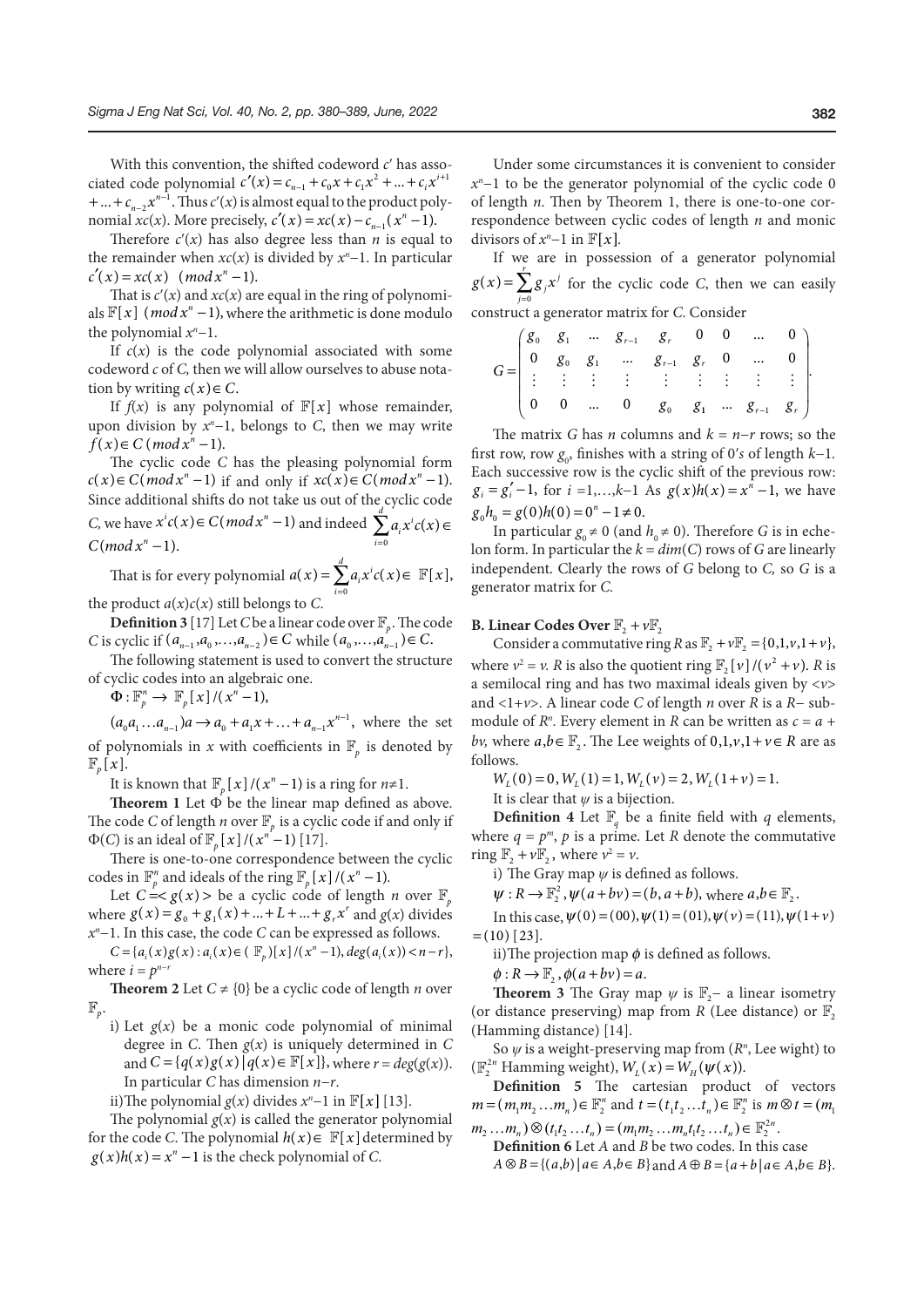Let *C* be a linear code of length *n* over *R.* Define the binary linear codes  $C_1$  and  $C_2$  as follows.

 $C_1 = \{x \in (\mathbb{F}_2)^n \mid x + vy \in \mathbb{C}, \text{ for } \exists y \in \mathbb{F}_2^n\} \text{ and } C_2 = \{x + y\}$  $\in \mathbb{F}_2^n \mid x + vy \in C$ .

> **Theorem 4** Let *C* be a linear code of length *n* over *R*. Then  $\psi(C) = C_1 \otimes C_2$  and  $|C| = |C_1||C_2|$ . Moreover,  $\psi(C)$  is linear [26].

## **Secret Key Cryptosystem**

A cryptosystem is called secret key cryptosystem if some secret piece of information (the key) has to be agreed first between any two parties that want to communicate through the cryptosystem. There are some basic types of secret key cryptosystems:

- **substitution based cryptosystems**
- they substitute the characters of plaintext for another characters;
- **monoalphabetic cryptosystems:**
- they use a fixed substitution, one character is always replaced with the same group of symbols;
- **polyalphabetic cryptosystems:**
- the substitution keeps changing during the encryption;
- **transposition based cryptosystems:**
- they only transpose the characters of plaintext, for example permission/impression.

The cryptosystems can be also divided into block cryptosystems (cryptosystems that are used to encrypt simultaneously blocks of plaintext) and into stream cryptosystems (cryptosystems that encrypt plaintext letter by letter).

Stream cryptosystems are more appropriate in some applications (telecommunication), usually are simpler to implement, faster and have no error propagation. In the stream cryptosystems each block of plaintext is encrypted using a different key.

In the block cryptosystems, the same key is used to encrypt arbitrarily long plaintext block by block.

**One Time Pad Cryptosystem**: The One Time Pad is a cryptosystem for encoding data using a key of same length as the data. If *m* is the plaintext, *s* is key and *c* is cryptotext, then the encryption algorithm  $e_s$  is  $c = e_s(m) = m + s$  and the decryption algorithm  $d_s$  is  $m = d_s(c) = c + s$  [16].

### **THE NEW ENCRYPTION SCHEMES**

In this section, we present two new encryption schemes by using One Time Pad cryptosystem.

## **First Encryption Scheme**

An encryption scheme consists of the following four parameters.

- Setup
- KeyGen
- Encrypt
- Decrypt

So our new encryption scheme can be explained as follows.

### **Key Generation Procedure:**

- i. Choose a codeword of a cyclic code of length *n* with generator matrix *g*(*x*) of degree *r* is called *m*.
- ii. Compute a cyclic shift of the codeword is called *s*.
- iii. Calculate  $c = m+s$ .
- iv. The plaintext is *m* and the private key is *s*.

#### **Encryption:**

Plaintext :  $m_i = a_i(x)g(x)$ , where  $0 \le i \le p^{n-r}$ .

Key :  $s_i = x^t a_i(x) g(x)$ , where *t* is the number of shift and  $s = s_1 s_2 ... s_n$ .

Ciphertext :  $c_i = m_i + s_i$ .

We assume that  $a_i(x)g(x) \neq a_i(x)g(x)$  for  $i \neq j, 0 \leq i$ ,  $j \leq p^{n-r}$ .

# **Decryption:**

Ciphertext :  $c_i$ 

 $P$ laintext : *m<sub>i</sub>* =  $c_i + (p-1)s_i$ 

**Correctness**: The correctness of our encryption scheme relies on the structure of a cyclic code. It is known that any cyclic shift of a cyclic code is also a codeword. Every cyclic shift of a codeword consists of key and this key has the same length with the plaintext. Furthermore the key is used only once.

**Example 1** Consider length 7 binary cyclic codes. We have the factorization into irreducible polynomials  $x^{7} - 1 = (x - 1)(x^{3} + x + 1)(x^{3} + x^{2} + 1).$ 

Since we are looking at binary codes, all the minus signs can be replaced by plus signs:

 $x^{7} + 1 = (x + 1)(x^{3} + x + 1)(x^{3} + x^{2} + 1).$ 

As there are 3 irreducible factors, there are  $2<sup>3</sup>=8$  cyclic codes (including 0 and  $\mathbb{F}_2^7$ ). The 8 generator polynomials are

$$
i. \quad 1=1.
$$

ii.  $x + 1 = x + 1$ iii.  $x^3 + x + 1 = x^3 + x + 1$ iv.  $x^3 + x^2 + 1 = x^3 + x^2 + 1$ 

v.  $(x+1)(x^3 + x + 1) = x^4 + x^3 + x^2 + 1$ 

- vi.  $(x+1)(x^3 + x^2 + 1) = x^4 + x^2 + x + 1$
- vii.  $(x^3 + x + 1)(x^3 + x^2 + 1) = x^6 + x^5 + x^4 + x^3 + x^2 + x + 1$ viii. $(x+1)(x^3 + x + 1)(x^3 + x^2 + 1) = x^7 + 1$

We try to construct an encryption scheme by using the generator polynomial  $g(x) = x^4 + x^3 + x^2 + 1$ . So the generator matrix is

| $G = \begin{pmatrix} 1 & 0 & 1 & 1 & 1 & 0 & 0 \\ 0 & 1 & 0 & 1 & 1 & 1 & 0 \\ 0 & 0 & 1 & 0 & 1 & 1 & 1 \end{pmatrix}.$ |  |  |  |  |
|--------------------------------------------------------------------------------------------------------------------------|--|--|--|--|

The codewords generated by the generator matrix are specified as below.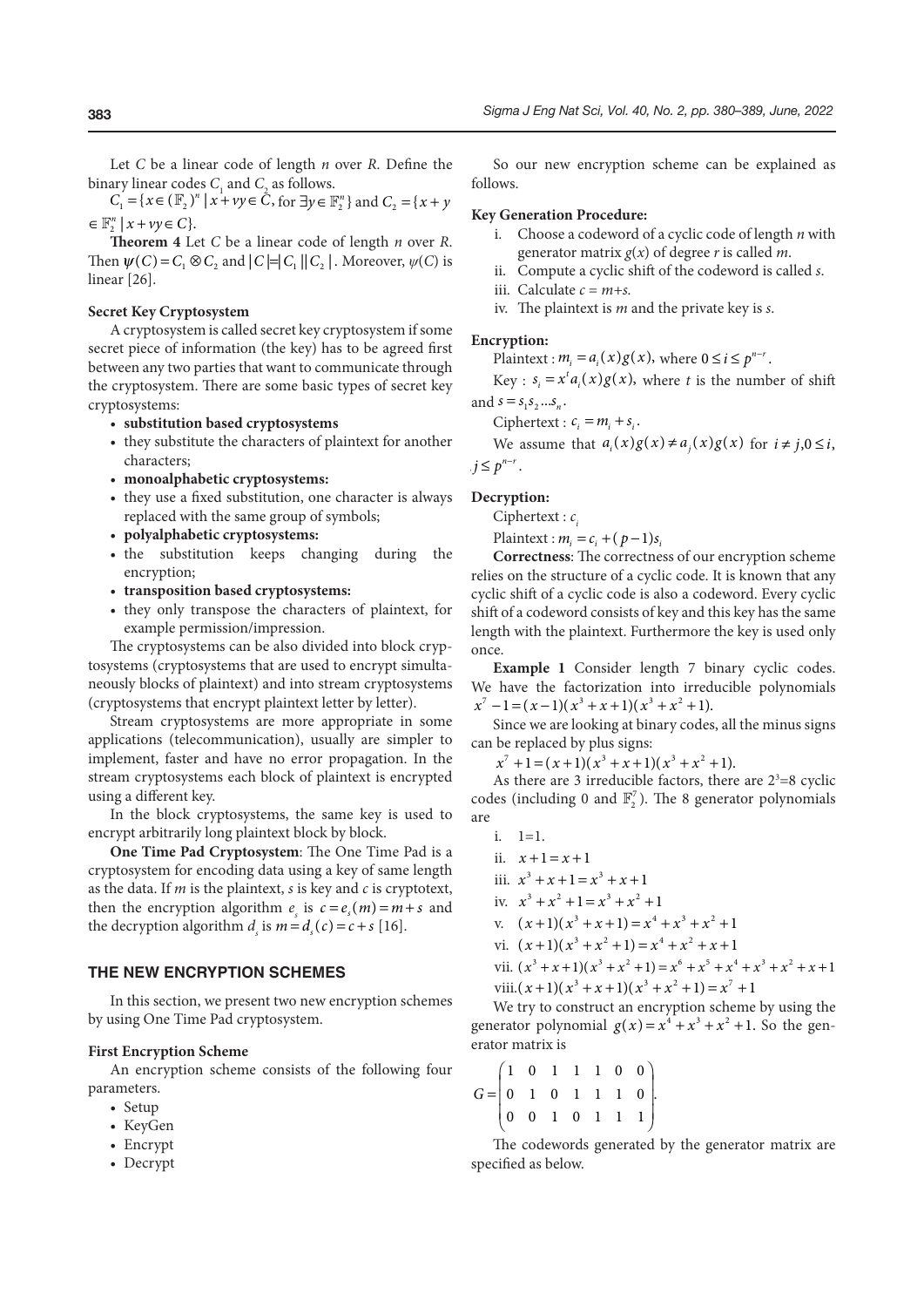$C = \{1011100, 0101110, 0010111, 1110010, 0111001, \}$ 1001011, 1100101, 00000000}. If  $g(x) = x^4 + x^3 + x^2 + 1$ , then  $a_i(x) \in \mathbb{F}_{2}[x]/(x^7 - 1)$ ,  $deg(a_{i}(x) < 7 - 4 = 3.$  So  $a_{i}(x) = \{1, x, x^{2}, 1 + x, x + x^{2}, 1 + x^{2}, \ldots \}$  $1 + x + x^2$ . **Encryption**: The encryption scheme constructed based on these codewords is given in the following.  $m_i = a_i(x)g(x), s_i = x^t a_i(x)g(x),$  (let  $t = 1)c_i = m_i + s_i,$   $1 \le i \le 8$ .  $m_1 = a_1(x)g(x) = 1(1 + x^2 + x^3 + x^4) = 1 + x^2 + x^3 + x^4 = 1011100$  $s_1 = xa_1(x)g(x) = x(1 + x^2 + x^3 + x^4) = x + x^3 + x^4 + x^5$   $m_4$  $= 0101110$  $c_1 = m_1 + s_1 = 1 + x + x^2 + x^5 = 1110010$  $m_2 = a_2(x)g(x) = x(1 + x^2 + x^3 + x^4) = x + x^3 + x^4 + x^5$  $s_2 = xa_2(x)g(x) = x(x + x^3 + x^4 + x^5) = x^2 + x^4 + x^5 + x^6$  $= 0101110$ = 0010111  $c_2 = m_2 + s_2 = x + x^2 + x^3 + x^6 = 0111001$  $m_3 = a_3(x)g(x) = x^2(1 + x^2 + x^3 + x^4) = x^2 + x^4 + x^5 + x^6$  $= 0010111$  $s_3 = xa_3(x)g(x) = x(x^2 + x^4 + x^5 + x^6) = 1 + x^3 + x^5 + x^6$  $c_3 = m_3 + s_3 = 1 + x^2 + x^3 + x^4 = 1011100$  $=1001011$  $m_4 = a_4(x)g(x) = (1+x)(1+x^2+x^3+x^4) = 1+x+x^2+x^5$ = 1110010  $s_4 = xa_4(x)g(x) = x(1 + x + x^2 + x^5) = x + x^2 + x^3 + x^6$  $= 0111001$  $c_4 = m_4 + s_4 = 1 + x^3 + x^5 + x^6 = 1001011$  $m_5 = a_5(x)g(x) = (x + x^2)(1 + x^2 + x^3 + x^4) = x + x^2 + x^3 + x^6$ = 0111001  $s_5 = xa_5(x)g(x) = x(x + x^2 + x^3 + x^6) = 1 + x^2 + x^3 + x^4$ = 1011100  $c_5 = m_5 + s_5 = 1 + x + x^4 + x^6 = 1100101$  $m_6 = a_6(x)g(x) = (1 + x^2)(1 + x^2 + x^3 + x^4) = 1 + x^3 + x^5 + x^6$  $=1001011$  $s_6 = xa_6(x)g(x) = x(1 + x^3 + x^5 + x^6) = 1 + x + x^4 + x^6$  $c_6 = m_6 + s_6 = x + x^3 + x^4 + x^5 = 0101110$  $=1100101$  $m_7 = a_7(x)g(x) = (1 + x + x^2)(1 + x^2 + x^3 + x^4) = 1 + x + x^4$  $+x^6 = 1100101$  $s_7 = xa_7(x)g(x) = x(1 + x + x^4 + x^6) = 1 + x + x^2 + x^5$ = 1110010  $c_7 = m_7 + s_7 = x^2 + x^4 + x^5 + x^6 = 00101111$  $m_s = a_s(x)g(x) = 0(1 + x^2 + x^3 + x^4) = 0 = 0000000$ 

# **Decryption:**

$$
m_i = c_i + (p-1)s_i
$$
  
\n
$$
m_1 = c_1 + s_1 = (1 + x + x^2 + x^5) + (x + x^3 + x^4 + x^5) = 1 + x^2
$$
  
\n
$$
+x^3 + x^4 = 1011100
$$
  
\n
$$
m_2 = c_2 + s_2 = (x + x^2 + x^3 + x^6) + (x^2 + x^4 + x^5 + x^6) = x
$$
  
\n
$$
+x^3 + x^4 + x^5 = 0101110
$$
  
\n
$$
m_3 = c_3 + s_3 = (1 + x^2 + x^3 + x_4) + (x^3 + x^5 + x^6 + x^7) = x^2
$$
  
\n
$$
+x^4 + x^5 + x^6 = 0010111
$$
  
\n
$$
m_4 = c_4 + s_4 = (1 + x^3 + x^5 + x^6) + (x + x^2 + x^3 + x^6) = 1 + x
$$
  
\n
$$
+x^2 + x^5 = 1110010
$$
  
\n
$$
m_5 = c_5 + s_5 = (1 + x + x^4 + x^6) + (1 + x^2 + x^3 + x^4) = x + x^2
$$
  
\n
$$
+x^3 + x^6 = 0111001
$$
  
\n
$$
m_6 = c_6 + s_6 = (x + x^3 + x^4 + x^5) + (1 + x + x^4 + x^6) = 1 + x^3
$$
  
\n
$$
+x^5 + x^6 = 1001011
$$
  
\n
$$
m_7 = c_7 + s_7 = (x^2 + x^4 + x^5 + x^6) + (1 + x + x^2 + x^5) = 1 + x
$$
  
\n
$$
+x^4 + x^6 = 1100101
$$
  
\n
$$
m_8 = c_8 + s_8 = 0 + 0 = 0 = 0000000
$$
  
\nNow we construct another approximation shown by using

Now we construct another encryption scheme by using the generator polynomial  $g(x) = 1 + x + x^3$  for the same code. The generator matrix is

$$
G = \begin{pmatrix} 1 & 1 & 0 & 1 & 0 & 0 & 0 \\ 0 & 1 & 1 & 0 & 1 & 0 & 0 \\ 0 & 0 & 1 & 1 & 0 & 1 & 0 \\ 0 & 0 & 0 & 1 & 1 & 0 & 1 \end{pmatrix}.
$$

It is clear that  $deg(g(x)) = r = 3$ . So  $a_i(x) \in \mathbb{F}_2[x]/(x^7 - 1), deg(a_i(x)) < n - r = 7 - 3 = 4.$  $a_i(x) \in \{a_0 + a_1(x) + a_2x^2 + a_3x^3 : a_0, a_1, a_2, a_3 \in \mathbb{F}_2\}.$  $a_i(x) = \{1, x, x^2, x^3, 1 + x, 1 + x^2, 1 + x^3, x + x^2, x + x^3, x^2 + x^4, x^3 + x^4, x^2 + x^3 + x^4\}$  $x^3$ ,  $1 + x + x^2$ ,  $1 + x + x^3$ ,  $x + x^2 + x^3$ ,  $1 + x^2 + x^3$ ,  $1 + x + x^2$  $+x^3,0$ .

# **Encryption:**

 $m_i = a_i(x)g(x), s_i = x^ta_i(x)g(x)(t=1), c_i = m_i + s_i, 1 \le i \le 16.$  $m_1 = a_1(x)g(x) = 1(1 + x + x^3) = 1 + x + x^3 = 1101000$  $s_1 = xa_1(x)g(x) = x(1 + x + x^3) = x + x^2 + x^4 = 0110100$  $c_1 = m_1 + s_1 = 1 + x^2 + x^3 + x^4 = 1011100$  $m_2 = a_2(x)g(x) = x(1 + x + x^3) = x + x^2 + x^4 = 0110100$  $s_2 = xa_2(x)g(x) = x(x + x^2 + x^4) = x^2 + x^3 + x^5 = 0011010$  $c_2 = m_2 + s_2 = x + x^3 + x^4 + x^5 = 0101110$  $m_3 = a_3(x)g(x) = x^2(1+x+x^3) = x^2+x^3+x^5 = 0011010$  $s_3 = xa_3(x)g(x) = x(x^2 + x^3 + x^5) = x^3 + x^4 + x^6 = 0001101$  $c_3 = m_3 + s_3 = x^2 + x^4 + x^5 + x^6 = 00101111$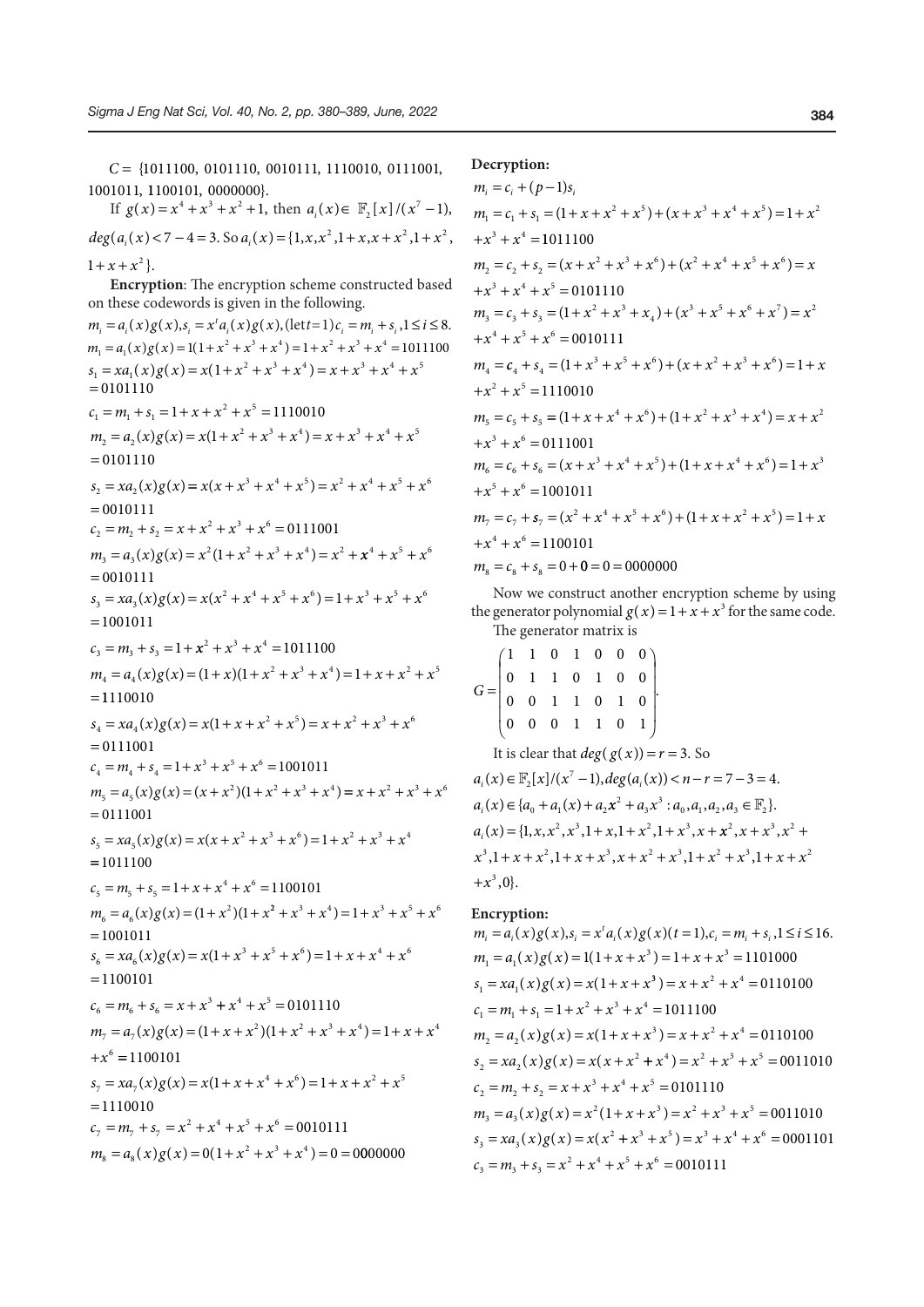$m_4 = a_4(x)g(x) = x^3(1+x+x^3) = x^3 + x^4 + x^6 = 0001101$  $s_4 = xa_4(x)g(x) = x(x^3 + x^4 + x^6) = 1 + x^4 + x^5 = 1000110$  $c_4 = m_4 + s_4 = 1 + x^3 + x^5 + x^6 = 1001011$  $m_5 = a_5(x)g(x) = (1+x)(1+x+x^3) = 1+x^2+x^3+x^4$  $s_5 = xa_5(x)g(x) = x(1 + x^2 + x^3 + x^4) = x + x^3 + x^4 + x^5$  $= 1011100$ = 0101110  $c_5 = m_5 + s_5 = 1 + x + x^2 + x^5 = 1110010$  $m_6 = a_6(x)g(x) = (1 + x^2)(1 + x + x^3) = 1 + x + x^2 + x^5$  $s_6 = xa_6(x)g(x) = x(1 + x + x^2 + x^5) = x + x^2 + x^3 + x^6$  $= 1110010$ = 0111001  $c_6 = m_6 + s_6 = 1 + x^3 + x^5 + x^6 = 1001011$  $m_7 = a_7(x)g(x) = (1 + x^3)(1 + x + x^3) = 1 + x + x^4 + x^6$  $s_7 = xa_7(x)g(x) = x(1 + x + x^4 + x^6) = 1 + x + x^2 + x^5$  $=1100101$ = 1110010  $c_7 = m_7 + s_7 = x^2 + x^4 + x^5 + x^6 = 00101111$  $m_s = a_s(x)g(x) = (x + x^2)(1 + x + x^3) = x + x^3 + x^4 + x^5$  $= 0101110$  $s_8 = xa_8(x)g(x) = x(x + x^3 + x^4 + x^5) = x^2 + x^4 + x^5 + x^6$  $c_8 = m_8 + s_8 = x + x^2 + x^3 + x^6 = 0111001$ = 0010111  $m_9 = a_9(x)g(x) = (x + x^3)(1 + x + x^3) = x + x^2 + x^3 + x^6$  $s_9 = xa_9(x)g(x) = x(x + x^2 + x^3 + x^6) = 1 + x^2 + x^3 + x^4$  $= 0111001$ = 1011100  $c_9 = m_9 + s_9 = 1 + x + x^4 + x^6 = 1100101$  $m_{10} = a_{10}(x)g(x) = (x^2 + x^3)(1 + x + x^3) = x^2 + x^4 + x^5 + x^6$  $= 0010111$  $s_{10} = xa_{10}(x)g(x) = x(x^2 + x^4 + x^5 + x^6) = 1 + x^3 + x^5 + x^6$  $c_{10} = m_{10} + s_{10} = 1 + x^2 + x^3 + x^4 = 1011100$  $= 1001011$  $m_{11} = a_{11}(x)g(x) = (1 + x + x^2)(1 + x + x^3) = 1 + x^4 + x^5$  $s_{11} = xa_{11}(x)g(x) = x(1 + x^4 + x^5) = x + x^3 + x^5 + x^6 = 0100011$  $=1000110$  $c_{11} = m_{11} + s_{11} = 1 + x + x^4 + x^6 = 1100101$  $m_{12} = a_{12}(x)g(x) = (1 + x + x^3)(1 + x + x^3) = 1 + x^2 + x^6$  $= 1010001$  $s_{12} = xa_{12}(x)g(x) = x(1 + x^2 + x^6) = 1 + x + x^3 = 1101000$  $c_{12} = m_{12} + s_{12} = x + x^2 + x^3 + x^6 = 0111001$ 

 $m_{13} = a_{13}(x)g(x) = (x + x^2 + x^3)(1 + x + x^3) = x + x^5 + x^6$  $s_{13} = xa_{13}(x)g(x) = x(x + x^5 + x^6) = 1 + x^2 + x^6 = 1010001$  $= 0100011$  $c_{13} = m_{13} + s_{13} = 1 + x + x^2 + x^5 = 1110010$  $m_{14} = a_{14}(x)g(x) = (1 + x^2 + x^3)(1 + x + x^3) = 1 + x + x^2 + x^3$  $x^3 + x^4 + x^5 + x^6 = 11111111$  $s_{14} = xa_{14}(x)g(x) = x(1 + x + x^2 + x^3 + x^4 + x^5 + x^6) = 1 + x$  $+x^2 + x^3x^4 + x^5 + x^6 = 11111111$  $c_{14} = m_{14} + s_{14} = 0 = 0000000$  $m_{15} = a_{15}(x)g(x) = (1 + x + x^2 + x^3)(1 + x + x^3) = 1 + x^3$  $+x^5 + x^6 = 1001011$  $s_{15} = xa_{15}(x)g(x) = x(1 + x^3 + x^5 + x^6) = 1 + x + x^4 + x^6$  $c_{15} = m_{15} + s_{15} = x + x^3 + x^4 + x^5 = 0101110$  $= 1100101$  $m_{16} = a_{16}(x)g(x) = 0(1 + x + x^3) = 0 = 0000000$  $s_{16} = xa_{16}(x)g(x) = x0 = 0 = 0000000$  $c_{16} = m_{16} + s_{16} = 0 = 0000000$ 

# **Decryption:**  $m_i = c_i + (p-1)s_i$  $m_1 = c_1 + s_1 = (1 + x^2 + x^3 + x^4) + (x + x^2 + x^4) = 1 + x + x^3$  $m_2 = c_2 + s_2 = (x + x^3 + x^4 + x^5) + (x^2 + x^3 + x^5) = x + x^2$  $=1101000$  $+x^4 = 0110100$  $m_3 = c_3 + s_3 = (x^2 + x^4 + x^5 + x^6) + (x^3 + x^4 + x^6) = x^2 + x^3$  $m_4 = c_4 + s_4 = (1 + x^3 + x^5 + x^6) + (1 + x^4 + x^5) = x^3 + x^4$  $+x^5 = 0011010$  $+x^6$ ) = 0001101  $m_5 = c_5 + s_5 = (1 + x + x^2 + x^5) + (x + x^3 + x^4 + x^5) = 1 + x^2$  $+x^3 + x^4 = 1011100$  $m_6 = c_6 + s_6 = (1 + x^3 + x^5 + x^6) + (x + x^2 + x^3 + x^6) = 1 + x$  $+x^2 + x^5 = 1110010$  $m_7 = c_7 + s_7 = (x^2 + x^4 + x^5 + x^6) + (1 + x + x^2 + x^5) = 1 + x$  $+x^4 + x^6 = 1100101$  $m_s = c_s + s_s = (x + x^2 + x^3 + x^6) + (x^2 + x^4 + x^5 + x^6) = x$  $+x^3 + x^4 + x^5 = 0101110$  $m_9 = c_9 + s_9 = (1 + x + x^4 + x^6) + (1 + x^2 + x^3 + x^4) = x + x^2$  $+x^3 + x^6 = 0111001$  $m_{10} = c_{10} + s_{10} = (1 + x^2 + x^3 + x^4) + (1 + x^3 + x^5 + x^6) = x^2$  $+x^4 + x^5 + x^6 = 0010111$  $m_{11} = c_{11} + s_{11} = (1 + x + x^4 + x^6) + (x + x^5 + x^6) = 1 + x^4$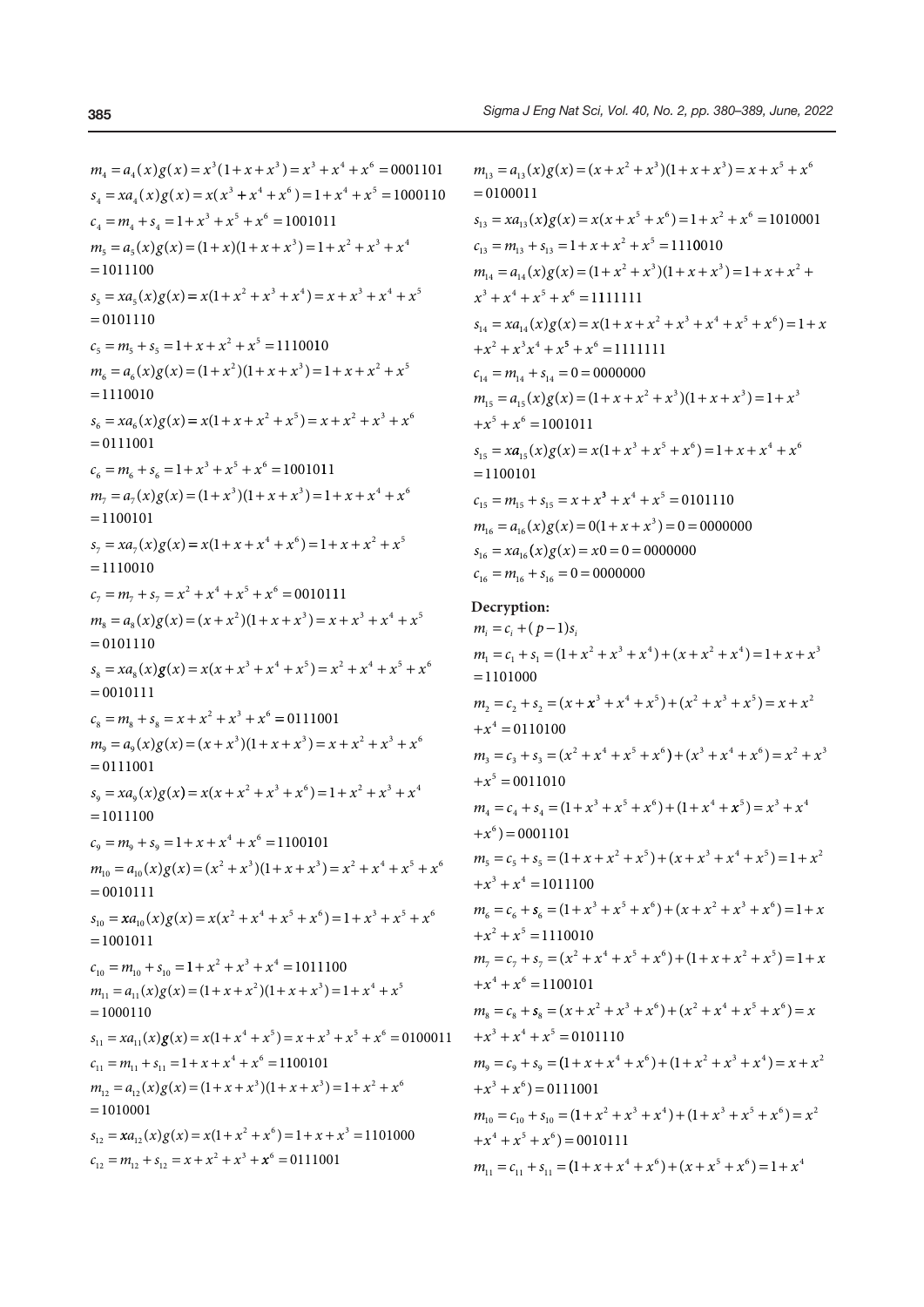$+x^5$ ) = 1000110

 $m_{12} = c_{12} + s_{12} = (x + x^2 + x^3 + x^6) + (1 + x + x^3) = 1 + x^2$  $+x^6 = 1010001$  $m_{13} = c_{13} + s_{13} = (1 + x + x^2 + x^5) + (1 + x^2 + x^6) = x + x^5 +$  $x^6 = 0100011$  $m_{14} = c_{14} + s_{14} = 0 + (1 + x + x^2 + x^3 + x^4 + x^5 + x^6) = 1 + x +$  $x^2 + x^3 + x^4 + x^5 + x^6 = 11111111$  $m_{15} = c_{15} + s_{15} = (x + x^3 + x^4 + x^5) + (1 + x + x^4 + x^6) = 1 + \frac{1 + x + x^6}{2}$  $x^3 + x^5 + x^6 = 1001011$  $m_{16} = c_{16} + s_{16} = 0 + 0 = 0 = 0000000$ 

It is seen that the key is used only once for each encryption. However, the ciphertext can be obtained several times. This situation is an advantage for us since at the end of encryption we get many meaningful message and obtain them from different keys. So it is difficult to guess the key.

**Proposition 1** Let *C* be a cyclic code of length *n* with generator polynomial  $g(x)$  If *n* is large enough, then the  $v s_0$  =  $\psi(000)$  = 000000 encryption scheme constructed based on *C* will be more reliable.

**Proof.** The security of an encryption system is directly proportional to the key length. The key length must equal the length of the message to be encrypted in the One Time Pad cryptosystem. In our encrytpion scheme, the key length is *n* since the plaintext is length of *n*. So it is needed to generate a long key to encrypt a long message. It is difficult to transmit and store this key. If *n* is large enough, then the key cannot be recovered. This means the system is reliable.

**Proposition 2** If the polynomial  $g(x) \in \mathbb{F}_q[x]$ ,  $(q = p^r$ , *p* is a prime number and *r* is any positive integer) is primitive, then the encryption scheme can be constructed based on *C* that is generated by  $g(x)$ .

**Proof.** The polynomial  $g(x) \in \mathbb{F}_q[x]$  generates a cyclic code if and only if it is primitive since a primitive polynomial generates a cyclic code. So it is needed to choose a primitive polynomial to construct a cryptosystem by using the One Time Pad. Because we work on a cyclic code *C*.

### **Second Encryption Scheme**

In order to present this scheme, we use the binary cyclic codes. So we developed a new encryption scheme by codes over the ring  $R = \mathbb{F}, +\nu \mathbb{F}, \nu^2 = \nu$ .

**Key Generation Procedure**: Consider the linear code  $C = (1 + v)C_1 \bigoplus vC_2$ , where  $C_1 = \langle g_1(x) \rangle, C_2 = \langle g_2(x) \rangle$ and  $g_1(x) | x^n - 1, g_2(x) | x^n - 1$ . We can explain the encryption and decryption while  $u_i \in C_1$ ,  $s_i \in C_2$ ,  $0 \le i \le |C_1|$ ,  $0 \le j$  $\langle C_2 |$ .

# **Encryption:**

Plaintext:  $m_{i+|C_i|} = u_i \times s_j \in \psi(C), 0 \le i \le |C_1|, 0 \le j \le |C_2|$ . Key: *s*<sub>*i*</sub> ∈ *C*<sub>2</sub>, 0 ≤ *j* < | *C*<sub>2</sub> | .

Ciphertext:  $c_{i+|C_1|j} = \psi((1+\nu)u_i + vs_j).$ 

### **Decryption:**

Ciphertext:  $c_{i+|C_1|j} = \psi((1+\nu)u_i + \nu s_j)$ 

Plaintext:  $m_{i+|C_1|j} = \phi[\psi^{-1}(c_{i+|C_1|j}) + vs_j] \times s_j$ 

**Example 2** Consider length 3 binary cyclic codes. We have the factorization into irreducible polynomials  $x^3 - 1 = (1 + x)(1 + x + x^2)$ .

Let the generator polynomials be  $g_1(x) = 1 + x$ ,  $g_2(x)$  $= 1 + x + x<sup>2</sup>$ . The binary cyclic codes generated by these generator polynomials, respectively, are  $C_1 = \{000, 110, 011, 101\}$ and  $C_2 = \{000, 111\}.$ 

Now we consider  $u_0 = 000, u_1 = 110, u_2 = 011, u_3 = 101$ and  $s_0 = 000$ ,  $s_1 = 111$  for  $i = 0, 1, 2, 3$  and  $j = 0, 1$ .

#### **Encryption:**

• Let *i* = 0, *j* = 0. That is  $u_0 = 000$  and  $s_0 = 000$ . In this case  $m_0 = u_0 \times s_0 = 0.00 \times 0.000 = 0.000000$  and  $c_0 = \psi \left[ (1 + v) u_0 \right]$ 

$$
+vs_{0}
$$
 =  $\psi(000) = 000000$ 

• Let *i* = 0, *j* = 1. That is  $u_0 = 000$  and  $s_1 = 111$ . In this case

 $m_a = u_0 \times s_1 = 0.00 \times 111 = 0.00111$  and  $c_4 = \psi [(1 + v)u_0]$  $v_{s_1} = \psi(vv) = 1111111$ 

- Let *i* = 1, *j* = 0. That is  $u_1 = 110$  and  $s_0 = 000$ . In this case  $m_1 = u_1 \times s_0 = 110 \times 000 = 110000$  and  $c_1 = \psi \left[ (1 + v)u_1 \right]$  $v_{\rm s} = w(1 + v_1 + v_0) = 101000$
- Let *i* = 1, *j* = 1. That is  $u_1 = 110$  and  $s_1 = 111$ . In this case  $m_5 = u_1 \times s_1 = 110 \times 111 = 110111$  and  $c_5 = \psi[(1 + v)u_1]$  $+v s_1 = \psi(11v) = 010111$
- Let *i* = 2, *j* = 0. That is  $u_2 = 011$  and  $s_0 = 000$ . In this case  $m_1 = u_1 \times s_0 = 011 \times 000 = 011000$  and  $c_2 = \psi[(1+\nu)u_2]$  $v = v s_0$   $v = \psi(01 + v1 + v) = 001010$
- Let *i* = 2, *j* = 1. That is  $u_2 = 011$  and  $s_0 = 000$ . In this case  $m_c = u_2 \times s_1 = 011 \times 111 = 011111$  and  $c_c = \psi [(1 + v)u_2]$
- $+ v s_1 = \psi(v11) = 110101$ • Let *i* = 3, *j* = 0. That is  $u_3 = 101$  and  $s_0 = 000$ . In this

case  $m_3 = u_1 \times s_0 = 101 \times 000 = 101000$  and  $c_3 = \psi \left[ (1 + v) u_3 \right]$  $v_{s_0} = v(1 + v_0 1 + v) = 100010$ 

• Let *i* = 3, *j* = 1. That is  $u_3 = 101$  and  $s_1 = 111$ . In this case  $m_7 = u_3 \times s_1 = 101 \times 111 = 101111$  and  $c_7 = \psi[(1+\nu)u_3]$ 

$$
+ v s_1
$$
 =  $\psi(1v1) = 011101$ 

### **Decryption:**

•  $c_0 = 000000$ ,  $s_0 = 000$ . So  $i = 0$ ,  $j = 0$  and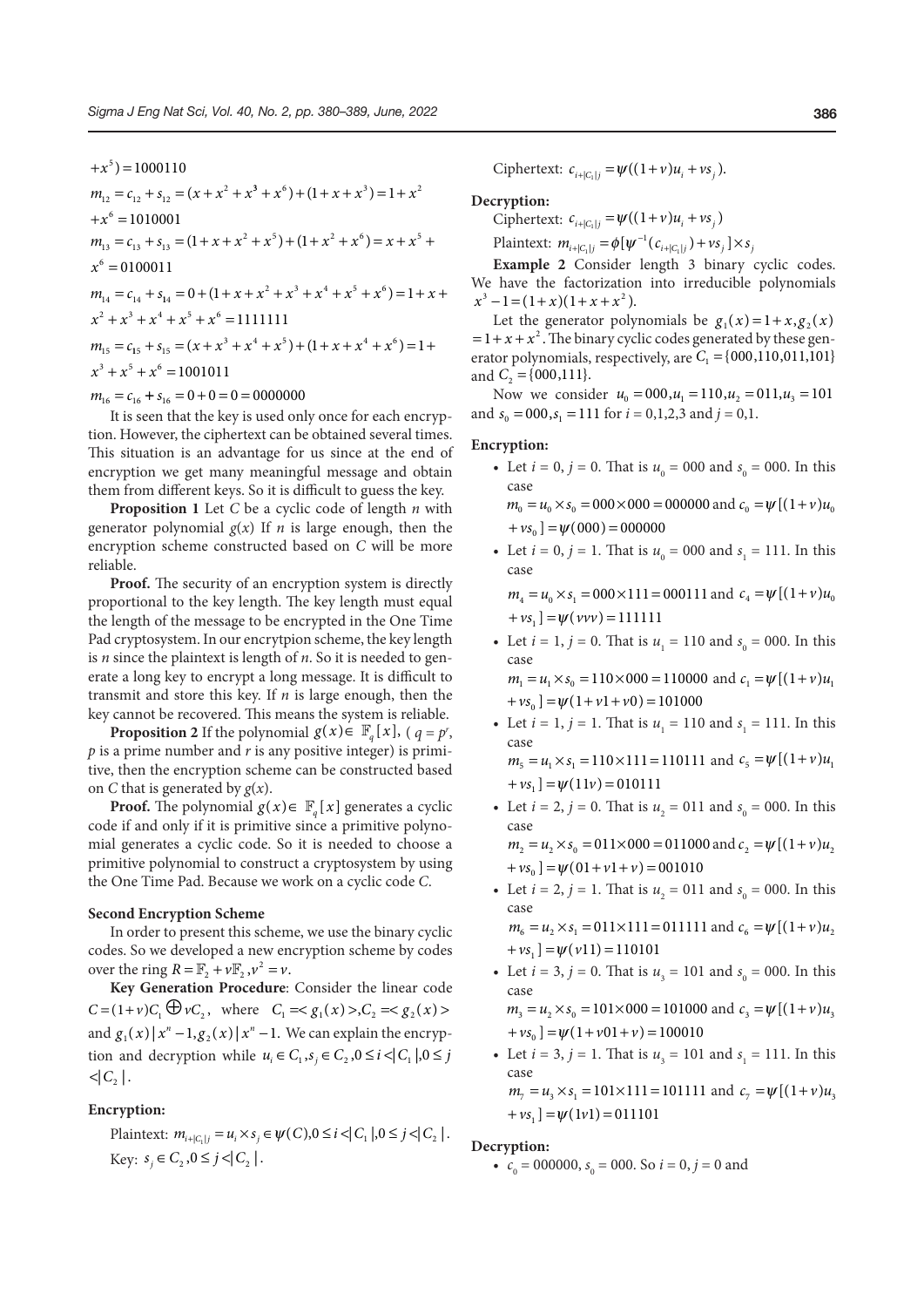- $m_0 = \phi[\psi^{-1}(c_0) + \nu s_0] \times s_0 = \phi[\psi^{-1}(000000) + \nu(000)]$  $\times (000) = \phi[(000) + v(000)] \times (000) = (000) \times (000)$  $= (000000)$
- $c_1 = 101000$ ,  $s_0 = 000$ . So  $i = 1$ ,  $j = 0$  and
- $m_1 = \phi[\psi^{-1}(c_1) + \nu s_0] \times s_0 = \phi[\psi^{-1}(101000) + \nu(000)]$  $\times$  (000) =  $\mathcal{A}(1 + \nu1 + \nu0) + \nu(000) \times (000) = \mathcal{A}(1 + \nu1)$  $v1 + v0 \times (000) = (110) \times (000) = (110000)$
- $c_2 = 001010$ ,  $s_0 = 000$ . So  $i = 2$ ,  $j = 0$  and
- $m_2 = \mathcal{A}[\psi^{-1}(c_2) + \nu s_0] \times s_0 = \mathcal{A}[\psi^{-1}(001010) + \nu(000)]$  $\times$  (000) =  $\phi$ [(01 + *v*1 + *v*) + *v*(000)]  $\times$  (000) =  $\phi$ (01 +  $v1 + v0 \times (000) = (011) \times (000) = (011000)$
- $c_3 = 100010$ ,  $s_0 = 000$ . So  $i = 3$ ,  $j = 0$  and
- $m_3 = \mathcal{A}[\psi^{-1}(c_3) + \nu s_0] \times s_0 = \mathcal{A}[\psi^{-1}(100010) + \nu(000)]$  $\times$  (000) =  $\mathcal{A}$  (1 +  $v$ 01 +  $v$ ) +  $v$  (000)]  $\times$  (000) =  $\mathcal{A}$ (1 +  $v(01 + v) \times (000) = (101) \times (000) = (101000)$
- $c_4 = 111111$ ,  $s_1 = 111$ . So  $i = 0$ ,  $j = 1$  and
- $m_4 = \mathcal{A}[\psi^{-1}(c_4) + \nu s_1] \times s_1 = \mathcal{A}[\psi^{-1}(111111) + \nu(111)]$  $\times$ (111) =  $\mathcal{p}$ (*vvv*) + *v*(111)]  $\times$ (111) =  $\mathcal{p}$ (000)  $\times$ (111)  $=(000)\times(111)=(000111)$
- $c_5 = 010111$ ,  $s_1 = 111$ . So  $i = 1$ ,  $j = 1$  and  $m_5 = \mathcal{A}[\psi^{-1}(c_5) + \nu s_1] \times s_1 = \mathcal{A}[\psi^{-1}(010111) + \nu(111)]$  $\times$ (111) =  $\mathcal{p}[(1 + \nu1 + \nu\nu) + \nu(111)] \times (111) = \mathcal{p}(110)$

$$
\times (111) = (110) \times (111) = (110111)
$$

- $c_6 = 110101$ ,  $s_1 = 111$ . So  $i = 2$ ,  $j = 1$  and
- $m_6 = \mathcal{A}[\psi^{-1}(c_6) + \nu s_1] \times s_1 = \mathcal{A}[\psi^{-1}(110101) + \nu(111)]$  $\times$ (111) =  $\mathcal{p}[(v11) + v(111)] \times (111) = \mathcal{p}(01 + v1 + v)$  $\times (111) = (011) \times (111) = (011111)$
- $c_7 = 011101$ ,  $s_1 = 111$ . So  $i = 2$ ,  $j = 1$  and  $m_7 = \mathcal{A}[\psi^{-1}(c_7) + \nu s_1] \times s_1 = \mathcal{A}[\psi^{-1}(011101) + \nu(111)]$  $\times$ (111) =  $\oint$ ((1*v*1) + *v*(111)]  $\times$ (111) =  $\oint$ (1+*v*01+*v*)  $\times$ (111) = (101)  $\times$ (111) = (101111)

# **Comparison with Other Systems**

In the Aguilar et al. [4] encryption framework, there are two independent codes, the random double-circulant structure guarantees the security of the scheme, and the public code *C* guarantees correct decryption. This causes some important results. First, it makes it is possible to consider public families of codes which are difficult to hide but very efficient for decoding. Second it requires finding a tradeoff for the code *C,* between decoding efficiency and practical decoding complexity.

Petrenko et al. [21] developed an encryption method based on cyclic BCH codes. They used RSA encryption algorithm and error correcting codes. So their module allows not only to encrypt a message, but also to protect it from distortion when sending a message.

In our framework, a cyclic code is considered. The security depends on the length of the codewords since the plaintext is any codeword of the cyclic code. The plaintext is encrypted with a key of the same length. Somebody recovering the message cannot find the message even if he tries all the possible keys. Because he finds all the *n*− bit words at the end of this process. Since all the words are also the codewords, it is impossible to guess the plaintext.

# **SECURITY OF THE SCHEMES**

In this section, we explain the security of our schemes. Cyclic codes form an important class of linear codes. We use a codeword of a cyclic code and the One Time Pad encryption method to construct our schemes.

- To encrypt plaintext data, the sender uses a key string equal in length to the plaintext.
- The key is used by mixing (XOR-ing) bit by bit, always a bit of the key with a bit of the plaintext to create a bit of ciphertext.
- This ciphertext is then sent to the recipient.
- At the recipient's end, the encoded message is mixed (XOR-ed) with the duplicate copy of the One Time Key and the plaintext is restored.
- Both sender's and recipient's keys are automatically destroyed after use, to ensure re-application of the same key is not possible.
- So our new encryption schemes are very safe.

# **Possible Attacks**

In our encryption schemes, the key used for encoding the message is completely random and is as long as the message itself. That is why one of the possible attacks to such a cipher is a brute force attack.

**The "Bruce Force" Attack**: Brute force attacks use exhaustive trial and error methods in order to find the key that has been used for encrypting the plaintext. This means that every possible combination of key bits must be used to decrypt the ciphertext. The correct key would be the one that produces a meaningful plaintext.

# **Algebraic Attacks**

These attacks are usually the best ones for small values of *n*. When *n* decreases it will be easy to find the key.

Our new encryption schemes have some important properties in terms of security. These are confusion and diffusion. The relationship between the plaintext and key is too complex. Moreover, there is no statistical connection between the plaintext and ciphertext. These properties have been minimalized the probability of attack.

### **CONCLUSION**

We presented an efficient approach for constructing code-based cryptosystems. This approach is based on the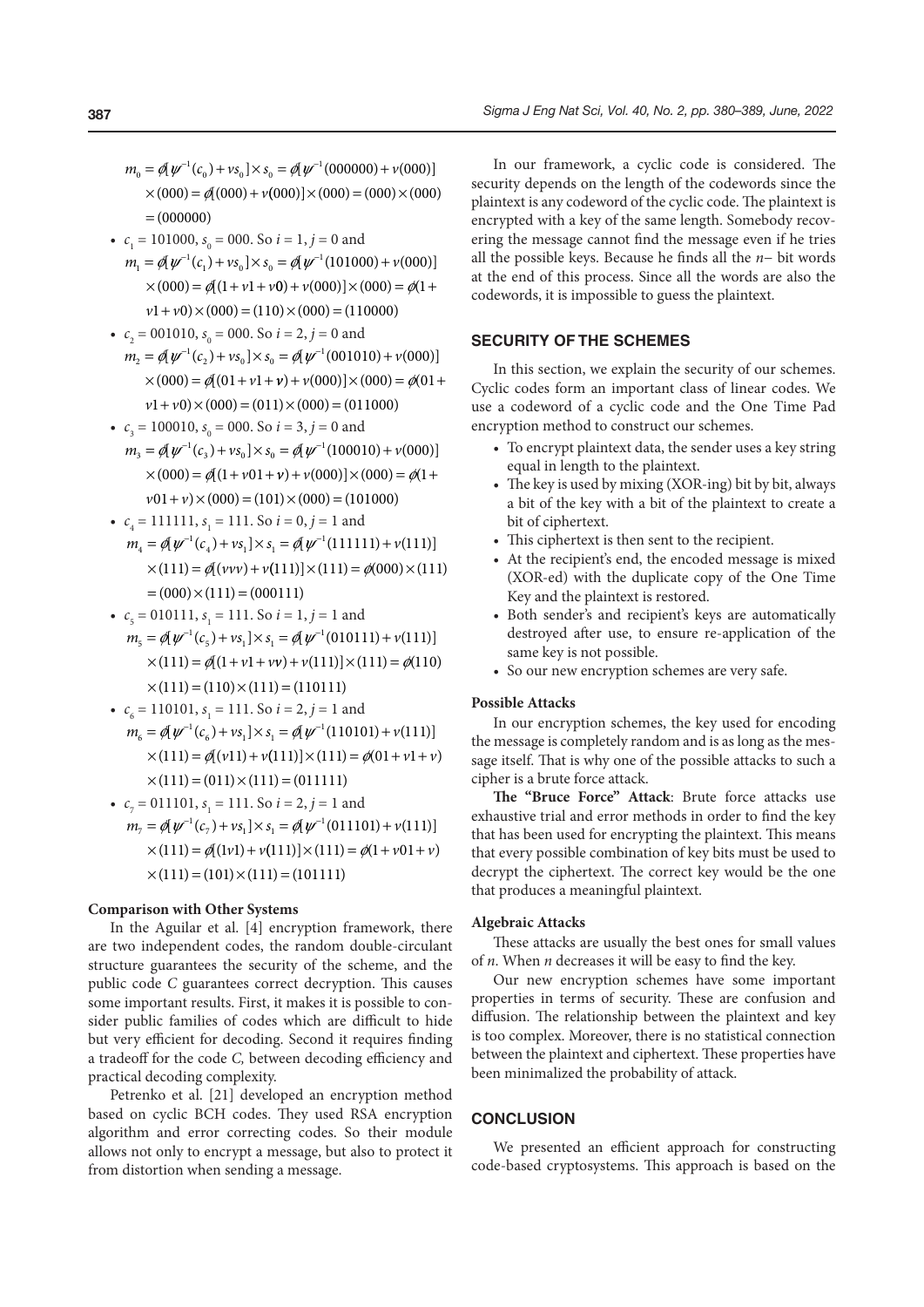One Time Pad cryptosystem. The One Time Pad encryption is the only proven unbreakable encryption method. The One Time encryption method is an additive stream cipher, where a stream truly random keys is generated and then combined with the plaintext for encryption or with the ciphertext for decryption by an "exclusive OR" (XOR) addition. So we used the cyclic codes to construct our new encryption schemes. We analyzed its security. However, this method can be applied for the other linear codes in the future work.

### **AUTHORSHIP CONTRIBUTIONS**

Authors equally contributed to this work.

# **DATA AVAILABILITY STATEMENT**

The authors confirm that the data that supports the findings of this study are available within the article. Raw data that support the finding of this study are available from the corresponding author, upon reasonable request.

# **CONFLICT OF INTEREST**

The author declared no potential conflicts of interest with respect to the research, authorship, and/or publication of this article.

# **ETHICS**

There are no ethical issues with the publication of this manuscript.

# **REFERENCES**

- [1] Abualrub T, Seneviratne P. Skew codes over ring. Hong Kong: Proc Int Multiconference Eng Comput Sci; 2010. Available at: http://www.iaeng.org/publication/IMECS2010/IMECS2010\_pp846-847.pdf. Accessed May 26, 2022.
- [2] Ajtai M, Dwork C. A public-key cryptosystem with worst-case/average-case equivalence. 1997. Available at: http://citeseerx.ist.psu.edu/viewdoc/ download?doi=10.1.1.45.5652&rep=rep1&type= pdf. Accessed May 26, 2022.
- [3] Alekhnovich M. More on average case vs approximation complexity. Proc 44<sup>th</sup> Annuel IEEE Sym Foun Comput Sci 2003. Available at: https://www. cs.toronto.edu/~toni/Courses/PCP/handouts/ misha.pdf. Accessed May 26, 2022.
- [4] Aguiler-Melchor C, Blazy O, Deneuville JC, Gaborit P, Zemor G. Efficient Encryption from random Quasi-Cyclic codes. IEEE Trans Info Theory 2018;64:3927–3943. [[CrossRef\]](https://doi.org/10.1109/TIT.2018.2804444)
- [5] Berger TP, Cayrel PL, Gaborit P, Otmani A. Reducing key length of the McEliece cryptosystem. Progress in Cryptology-Second International Conference on Cryptology in Africa. Tunisia: Gammarth; 2009. [\[CrossRef\]](https://doi.org/10.1007/978-3-642-02384-2_6)
- [6] Boucher D, Ulmer F. Coding with skew polynomial rings. J Symb Comput 2009;44:1644–1656. [\[CrossRef\]](https://doi.org/10.1016/j.jsc.2007.11.008)
- [7] Dertli A, Çengellenmiş Y. On (1+*u*)− Cyclic and Cyclic Codes over  $\mathbb{F}$ , +  $u\mathbb{F}$ , +  $v\mathbb{F}$ , Eur J Pure Appl Math 2016;9:305–313.
- [8] Duc A, Vaudenay S. Helen: A public-key cryptosystem based on the Ipn and the decisional minimal distance problems. International Conference on Cryptology in Africa. Africa, Cairo, Egypt: Springer; 2013[. \[CrossRef\]](https://doi.org/10.1007/978-3-642-38553-7_6)
- [9] Gaborit P, Gaetan M, Ruatta O, Zemor G. Low rank parity check codes and their application to cryptography. Proceedings of the Workshop on Coding and Cryptography WCC' 2013. Norway: Bergen: 2013. Available at; www.selmer.uib.no/WCC2013/pdfs/ Gaborit.pdf. Accessed May 26, 2022.
- [10] Gao J. Skew cyclic codes over  $\mathbb{F}_p + v \mathbb{F}_p$ , J Appl Math Inform 2013;31:337–342[. \[CrossRef\]](https://doi.org/10.14317/jami.2013.337)
- [11] Geiselmann DW, Ulmer F. Skew cyclic codes. Appl Algebra Eng Commun 2007;18:379–389. [\[CrossRef\]](https://doi.org/10.1007/s00200-007-0043-z)
- [12] Haffstein J, Pipher J, Silverman JH. NTRU: A ringbased public key cryptosystem, In Joe Buhler, editor. Algorithmic Number Theory, Third International Symposium, ANTS-III, Portland, Oregon, USA. USA: Springer: 1998. [\[CrossRef\]](https://doi.org/10.1007/BFb0054868)
- [13] Hill R. A first course in coding theory. USA: Oxford University; 1986.
- [14] Islam H, Prakash O. Skew constacyclic codes over  $\mathbb{F}_{a} + u \mathbb{F}_{a} + v \mathbb{F}_{a}$ ,. ArXiv 2017. Available at: https:// arxiv.org/pdf/1710.07789.pdf. Accessed May 26, 2022.
- [15] Klitz E, Masny D, Pietrzak K. Simple chosenciphertext security from low-noise LPN. In Hugo Krawezyk, editor. Public-Key Cryptography – PKC 2014. PKC 2014. Lecture Notes in Computer Science. Berlin, Heidelberg: Springer; 2014. [\[CrossRef\]](https://doi.org/10.1007/978-3-642-54631-0_1)
- [16] Kuklova Z. Coding theory, cryptography and cryptographic protocols-exercises with solutions (given in 2006). Bachelor Thesis. Brno: Masaryk University, Faculty of Informatics; 2007.
- [17] Ling S, Xing C. Coding theory: A first course. UK: Cambridge University Press; 2004[. \[CrossRef\]](https://doi.org/10.1017/CBO9780511755279)
- [18] McEliece RJ. A public-key cryptosystem based on algebraic Coding theory. DSN Prog Rep 1978:114–116.
- [19] Misoezki R, Barreto PSLM. Compact McEliece keys from goppa codes. In Michael J. Jacobson Jr, Rijmen V, Safavi-Naini R, editors. Selected areas in [cryptograp](https://doi.org/10.1007/978-3-642-05445-7_24)hy. Heidelberg: Springer; 2009:376–392. [CrossRef]